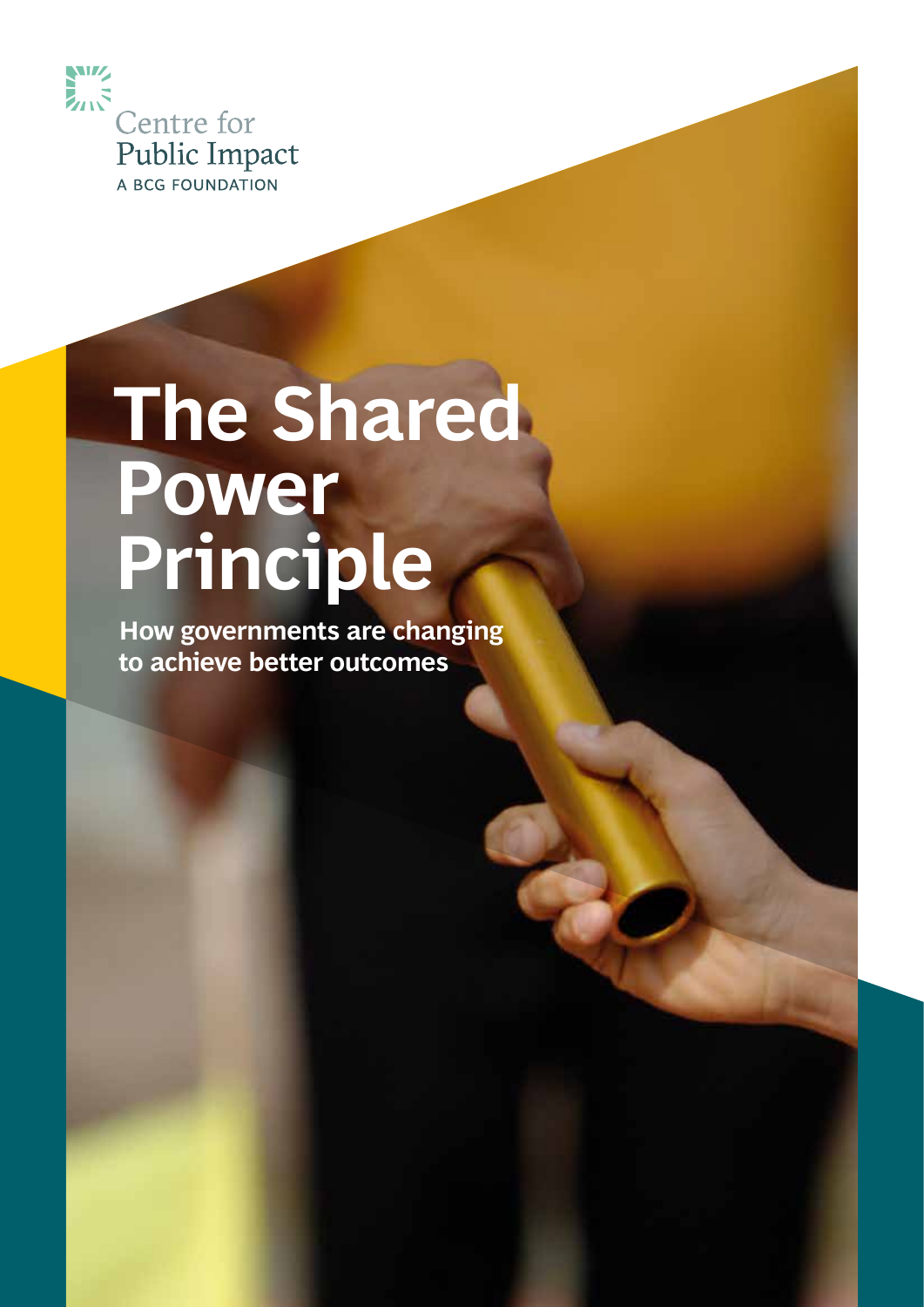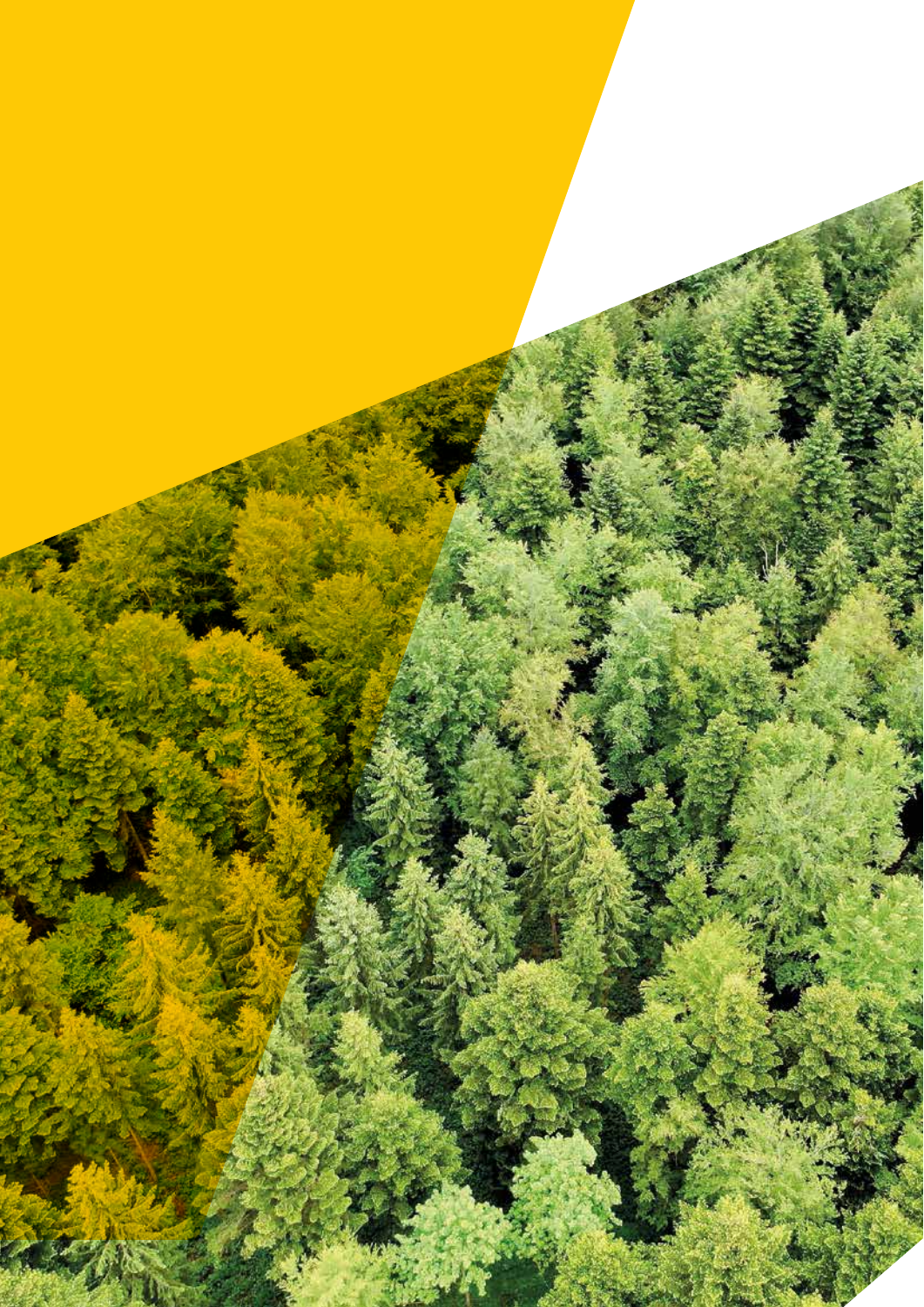

### **Foreword**

### **Acknowledgements**

The ideas behind this note emerged from numerous interviews, conversations and interactions with practitioners, scholars and experts. We are grateful for their input and feedback. They are listed at the back of this report in alphabetical order.

The Centre for Public Impact (CPI) writing team included Elena Bagnera, Danny Buerkli, Margot Gagliani, and Magdalena Kuenkel. We would also like to thank Dr Toby Lowe, Senior Lecturer, Newcastle Business School at Northumbria University, UK, for his coauthorship of this paper and the rest of the team at CPI for their patience and ongoing support.

### **About this discussion paper**

At CPI, we have been looking at the future of government and seeing how governments are responding to the new and ever more difficult challenges they face. What we have found has given us hope that governments can adapt rapidly to change. Our worldwide legitimacy listening project, Finding Legitimacy, also found that citizens, despite falling levels of trust in many countries, do want to play a bigger part in building solutions with their governments.

In what is an important piece of work for CPI, we are looking at how governments, the public sector, their partners and citizens can play – and are already playing – a more meaningful role in shaping policies that impact on their lives and their communities.

In this discussion paper, we look at how the public sector is already challenging old notions of power, so that decisions are taking place where they should – with those who can make them happen and those who need them most. They are reshaping and reimagining power for better outcomes.

### **About CPI**

The Centre for Public Impact is a notfor-profit foundation, founded by the Boston Consulting Group. Believing that governments can and want to do better for people, we work side-by-side with governments – and all those who help them – to reimagine government, and turn ideas into action, to bring about better outcomes for everyone. We champion public servants and other changemakers who are leading this charge and develop the tools and resources they need, like our Public Impact Fundamentals, so we can build the future of government together.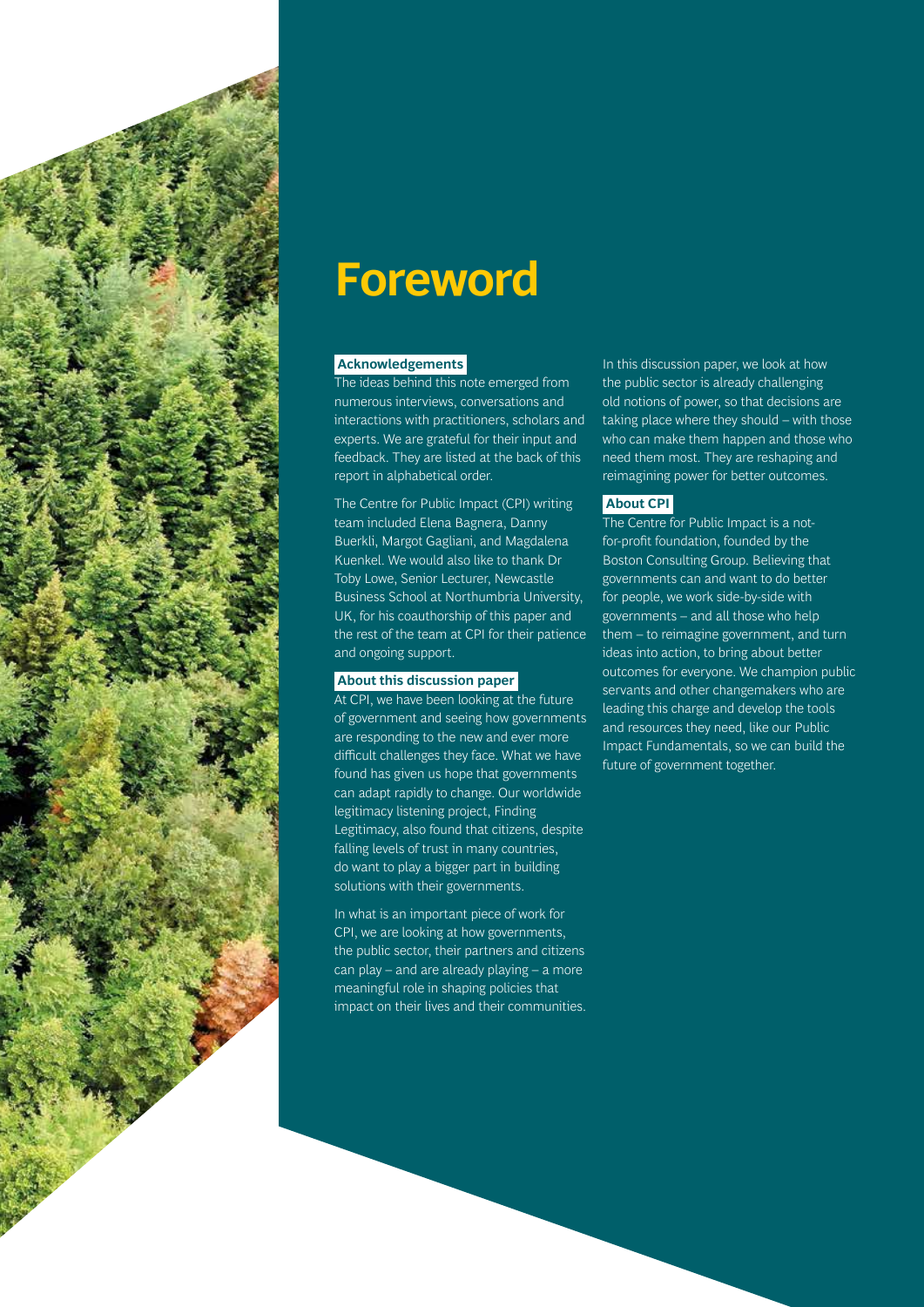# **The twin challenges governments are facing**

Governments have always faced two serious challenges: bringing about the results people expect, while remaining trusted and relevant.

Interconnected and global shifts such as urbanisation, demographic change and digital transformations are putting ever more pressure on governments. The gap between what citizens expect from governments and what governments are seen to be delivering is growing.

At the same time – and partly because of these developments – the legitimacy of public institutions is being questioned. Many people feel left behind, frustrated and disconnected. Governments struggle to engage meaningfully with them and make them feel they belong.

Many of the current ways in which governments operate and seek to address these challenges are reaching their limits, and the negative effects risk offsetting any benefits.

There is, for example, widespread evidence of the negative effects of the overuse of command and control management by public administrations. Public entities have been gaming their performance metrics: schools are getting rid of low-performing students in an attempt to preserve their standing in league tables, $1$  and police officers are choosing not to record certain crimes in order to achieve crime statistics targets.2 This fails to improve effectiveness, while the consequences for people can be devastating.

The emphasis on optimisation and performance has also negatively affected public servants, who feel it is hard to make an impact within the constraints of the system. Delivery targets and inspection regimes – despite often being well intentioned – have in many cases undermined professional judgment, increased stress levels, increased bureaucracy, and led to professionals having less time to spend with those they serve.<sup>3</sup> In many cases, these practices have also adversely impacted public servants' mental health, as seen in recent reports from professionals such as teachers and nurses.4

Other negative effects arise from the way many governments operate, including rigid silos, an inflexible hierarchy, and increased competition between different public sector organisations rather than collaboration. These all impair government's ability to tackle complex problems. Public trust and social cohesion have suffered as a result.<sup>5</sup> People inside and outside government are reporting that they are feeling disenchanted with a system that undermines professional expertise, the value of relationships and – ultimately – the ability of public servants to improve lives. This makes citizens feel undervalued and undermines the legitimacy of government.

The *twin challenges of effectiveness* and *legitimacy* require a radical rethink of how governments work. For governments to keep improving people's lives, public administrations need to find a way of responding effectively to these challenges.

**The** *twin challenges of effectiveness and legitimacy* **require a radical rethink of how governments work. For governments to keep improving people's lives, public administrations need to find a way of responding effectively to these challenges.**

If many of the current ways in which governments operate and seek to address these challenges are reaching their limits, what alternatives are there?

**1** Weale, S. (2018). *300 schools picked out in GCSE 'off-rolling' investigation.* The Guardian. Retrieved from: https://www.theguardian.com/education/2018/jun/26/300-schools-picked-out-in-gcse-offrolling-investigation 2 For more examples see Bevan, G. and Hood, C. (2006). What's measured is what matters: targets and gaming in the English public health care system. Public Administration, 84(3),<br>pp.517-538. Retrieved https://www.reuters.com/article/us-crime-newyork-statistics/nypd-report-confirms-manipulation-of-crime-stats-idUSBRE82818620120309 **3** See for example: Drepper, D. (2016). *Gepflegt wird erst,*  wenn der Papierkram stimmt. Die Zeit. Retrieved from: https://www.zeit.de/wissen/gesundheit/2016-08/pflegeheime-buerokratie-deutsches-pflegesystem or NHS UK (2018). NHS operational productiviny<br>unwarranted variations Menta variations\_-\_Mental\_....pdf 4 Education Support Partnership (2018). *Teacher Wellbeing Index 2018.* Retrieved from: https://www.educationsupportpartnership.org.uk/sites/default/files/teacher wellbeing\_index\_2018.pdf; Mitchell, G. (2019). *Figures spark call for inquiry into 'alarming' levels of nurse suicide.* Nursing Times. Retrieved from: https://www.nursingtimes.net/news/workforce/figures-<br>spark-call-for-in *Countries.* Coordination for Cohesion in the Public Sector of the Future (COCOPS). p. 30. Retrieved from: http://www.cocops.eu/wp-content/uploads/2013/09/WP3-Comparative-Report.pdf. See also Kamener, L. and Smith, N. (2018). *The Future of Government is moral, says Victoria's most senior civil servant.* Centre for Public Impact. Retrieved from: https://www.centreforpublicimpact.org/the-future-ofgovernment-is-moral-says-victorias-most-senior-civil-servant/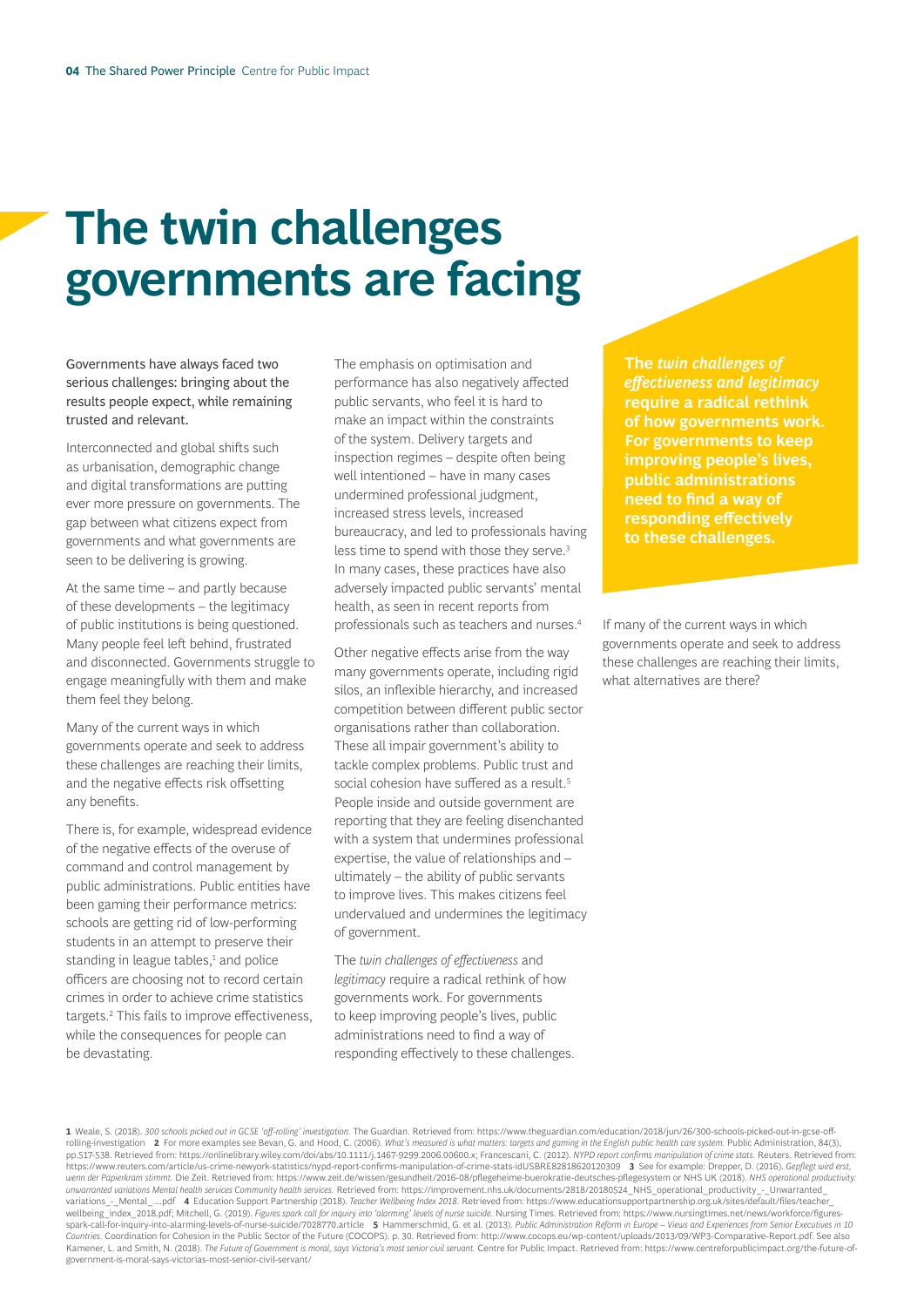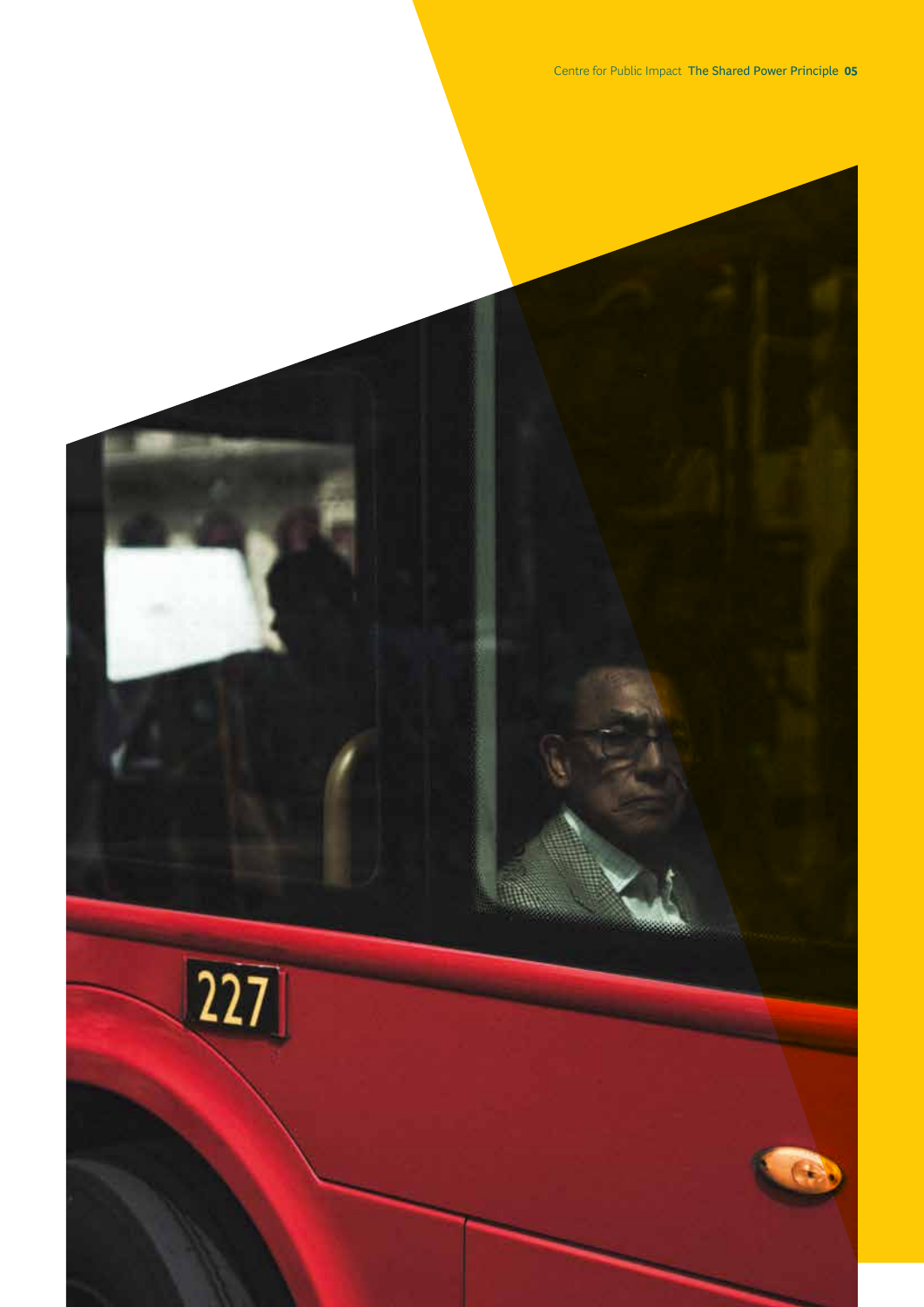# **The Shared Power Principle as a convincing response**

In public administrations around the world, we have observed various encouraging approaches to tackling the twin challenges.

These approaches have two things in common: they locate power within the lowest appropriate entities both across and within organisations, and they create the environment for this shared power to be used to develop effective and legitimate solutions. We summarise these approaches under the term "Shared Power Principle".

### **By "power", we mean the ability to make decisions that are crucial for a specific outcome.**

This means, for example, moving away from the default of concentrating power at higher levels of government towards giving more power to locally elected representatives, frontline staff, local governments, service providers, lower-ranking civil servants, or communities themselves.

This might be more intuitive for federally organised public administrations, which are, by definition, already doing that. The default concentration of power at the top of organisations applies, however, to most governments, irrespective of their context.

The Shared Power Principle is bringing about better outcomes for people. It is particularly promising in situations that are characterised by complexity, where local and implicit knowledge is required to understand a problem, where circumstances change quickly, and the strength of relationships are central to the quality of the outcome.6

What are the characteristics of the Shared Power Principle?

**The Shared Power Principle locates power within the lowest appropriate entities both across and within organisations and creates the environment for this shared power to be used to develop effective and legitimate solutions.** 

**6** Buerkli, D. (2019). *How we know when decentralization works in government.* Medium. Retrieved from: https://medium.com/ centre-for-public-impact/how-we-know-when-decentralization-works-in-government-7299bd7d8f50

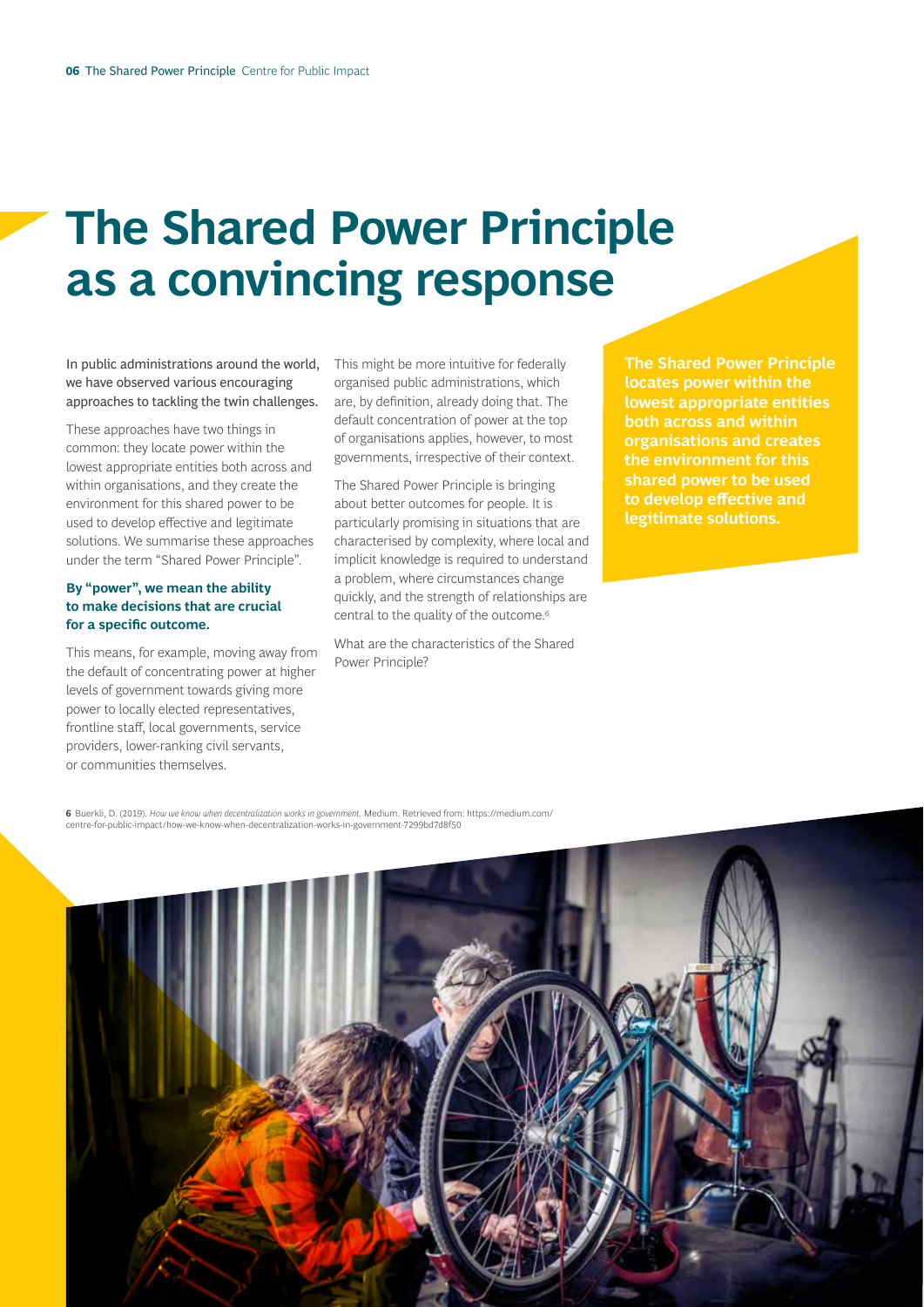# **The four patterns that characterise the Shared Power Principle**

The Shared Power Principle, as it emerges from numerous conversations we have had with pioneering practitioners over the past 18 months, is characterised by four patterns: subsidiarity, relationships, accountability and learning.

These patterns are described in more detail below and are accompanied by examples to illustrate them.

This discussion paper is an attempt to describe the contours of this emergent practice. It is not a "blueprint" or "roadmap",

but rather the summary of emerging patterns. The patterns are interdependent and each is as important as the others.

Obtaining better outcomes through the Shared Power Principle requires action across all four patterns.

**Who gets to make decisions? 1** *Subsidiarity as a guide*

**How do we relate to one another? 2** *Relationships first* 

**Who is accountable to whom? 3** *New forms of governance and leadership*

**How does improvement happen? 4** *Building a culture of continuous learning*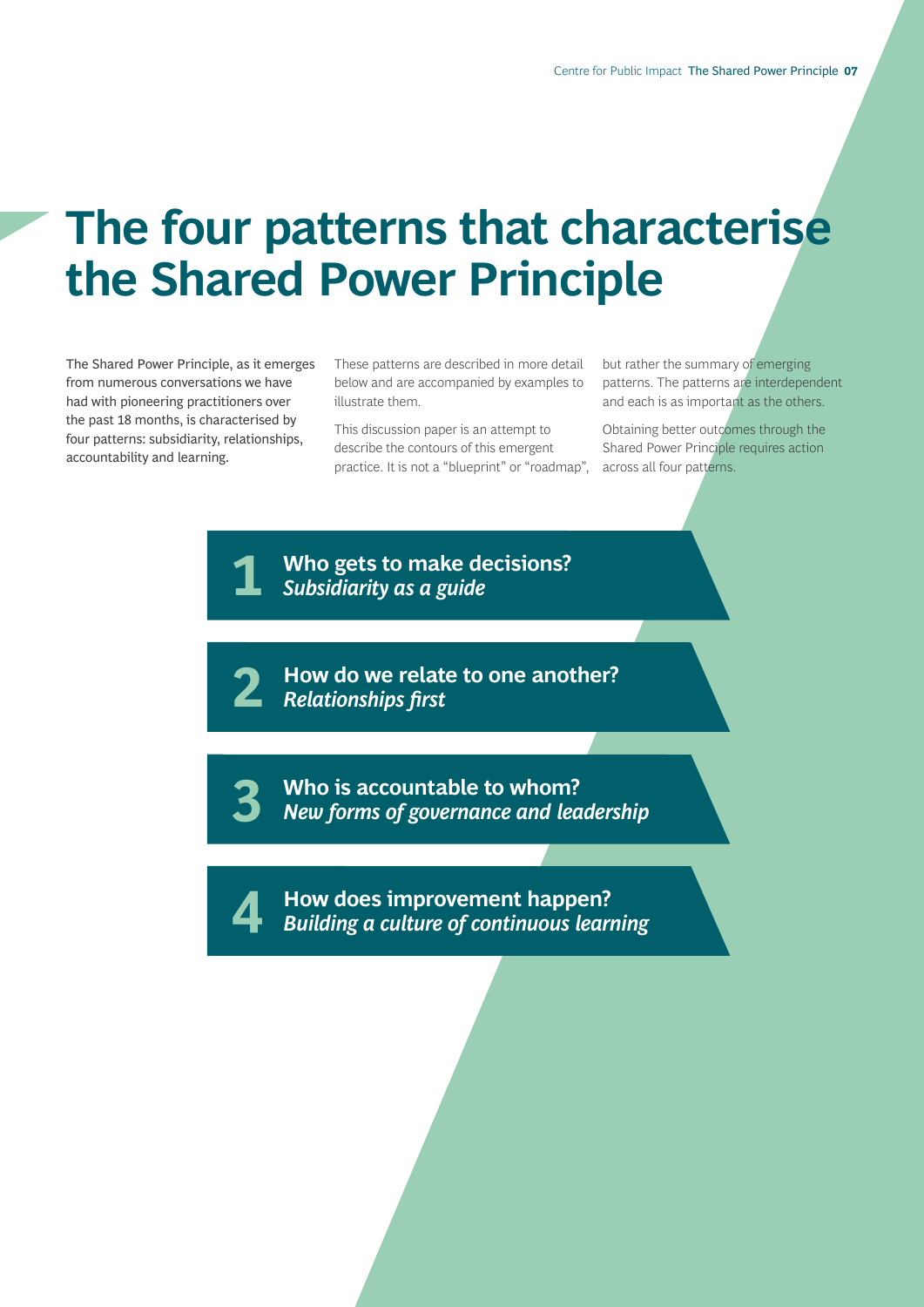### **The four patterns that characterise the Shared Power Principle**

### **1 2 Who gets to make decisions?** *Subsidiarity as a guide*

Subsidiarity is the idea that decisionmaking should be placed at the lowest appropriate level. Instead of "pushing information to authority", subsidiarity is about "pushing authority to information".7 This means putting decision-making power into the hands of people or organisations with the greatest knowledge of an issue and helping them exercise this power as effectively as possible.

### **Place-based working**

An implication of subsidiarity is that places have more power to shape the solutions that work best for them, given their deeper understanding of the local context. This is achieved by collaborating closely with local communities and making good use of local intelligence. This shifts the focus away from applying "what worked" elsewhere towards exploring problems and finding solutions that reflect the unique needs and circumstances of a particular place. Importantly, this does not mean that all solutions have to be invented from scratch – place-based decision-making is at its most effective when building on a culture of learning from other places.

### **Professional judgment**

Subsidiarity places a high value on making use of individuals' tacit knowledge and professional experience and judgment, giving them as much responsibility for their own work as possible. It works with people's intrinsic motivation, rather than relying on external incentives such as performance-related bonuses or competitive league tables.<sup>8</sup>

### **Example**

Educational reforms in Finland in the 1990s devolved more authority and autonomy to municipalities. One aspect of this shift was that teachers were entrusted with planning their own curriculums and assessments, and state inspections were abandoned. These reforms brought about "a new culture of education characterised by trust between educational authorities and schools, local control, professionalism and autonomy".9 Finland has performed consistently well in international student assessments, and its education system is admired around the world.<sup>10</sup>

#### **Questions**

- What are the structures that get in the way of giving more decision-making power to those closest to the issues?
- Where would you feel comfortable allowing the people closest to an issue to make decisions?
- How can you empower everyone who works with you, especially those who are more junior, to make important decisions given the right circumstances?
- What success indicators would your team members set for themselves to hold each other accountable for their actions?



**7** For "pushing information to authority" and "pushing authority to information" see Marquet, D. (2015). *Turn That Ship Around.*  London: Portfolio. See also: Kamener, L. and Novak, S. (2018). *Subsidiarity, leadership and an empowered public service: keys to rebuilding trust in government.* Centre for Public Impact. Retrieved from: https://www. centreforpublicimpact.org/subsidiarityleadership-empowered-public-service-keysrebuilding-trust-government/ **8** Knight et al (see It takes a village for detail). (2017). *A Whole New World: Funding and Commissioning in Complexity.* Collaborate. Retrieved from: http:// wordpress.collaboratei.com/wp-content/ uploads/A-Whole-New-World-Funding-Commissioning-in-Complexity.pdf **9** Crouch, D. (2015). *Highly trained, respected and free: why Finland's teachers are different.* The Guardian. Retrieved from: https://www.theguardian. com/education/2015/jun/17/highly-trainedrespected-and-free-why-finlands-teachersare-different **10** Risku, M. (2014). *A historical insight on Finnish education policy from 1944 to 2011.* Italian Journal of Sociology of Education. Retrieved from http://www.ijse.eu/wpcontent/ uploads/2014/06/2014\_2\_3.pdf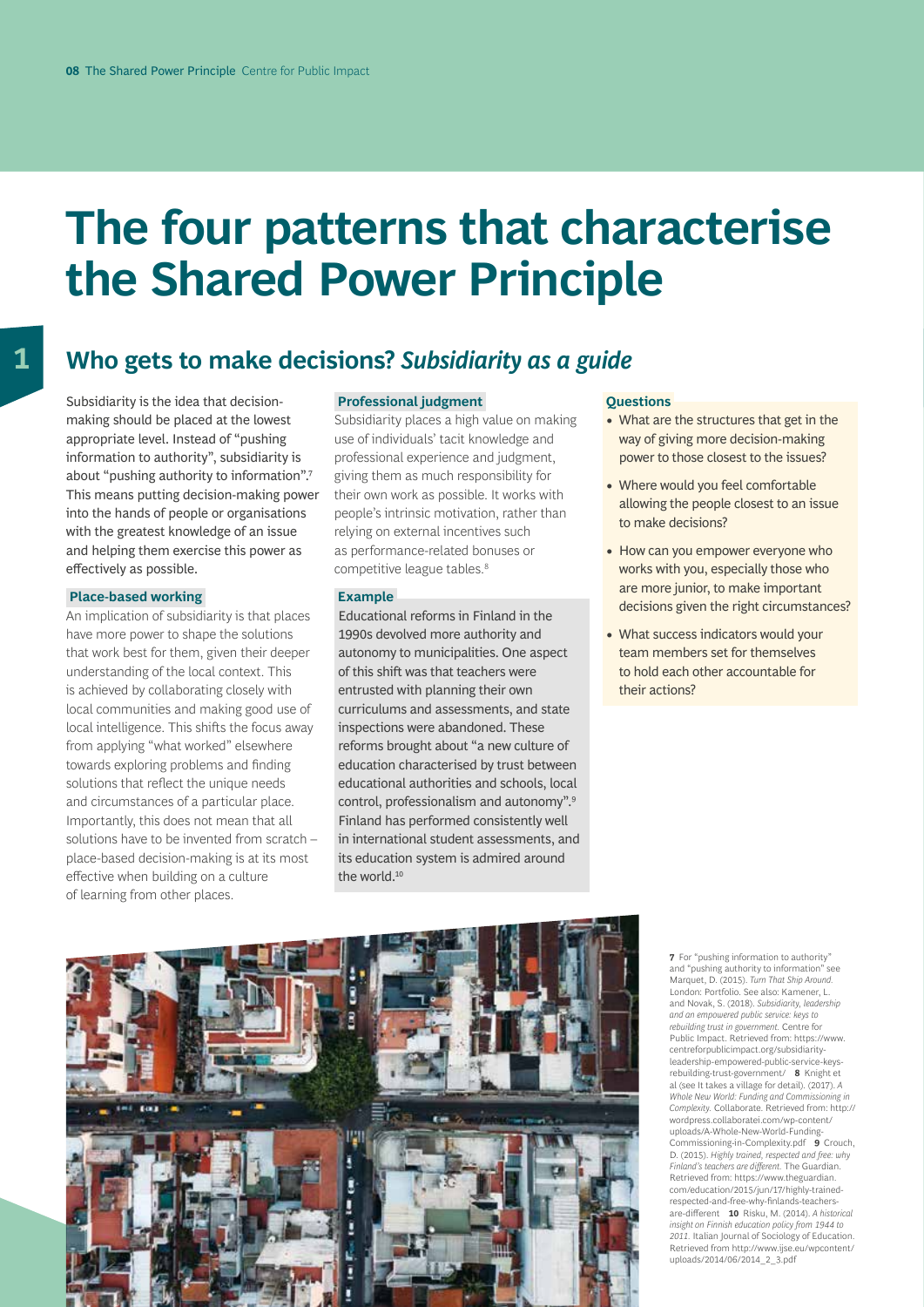### **How do we relate to one another?** *Relationships first*

The Shared Power Principle embraces human complexity. It acknowledges that we should not seek solutions with the "average" citizen in mind. It demands more bespoke approaches, which require deep and trusted relationships that go beyond mere transactions. This is true for relationships between organisations as well as personal ones. For personal relationships, both those between civil servants as well as those between them and the public they serve are crucial.

#### **Collaborative working**

The complexity of many problems requires approaches that bring together different actors and skill sets. In most cases, these are not found within a single organisation or department, but rather across a variety of places.11 The Shared Power Principle emphasises the fact that collaboration between actors is fundamental to achieving the shared purpose of delivering the best possible outcomes for people. Collaboration is, however, difficult to achieve. It comes with uncertainty, and it requires decisionmakers to share power and be open to sharing data, lessons and failures. This is much easier for organisations and people with strong and trusted relationships.

### **Culture of trust**

Strong relationships and trust are the basis of a government and policy's success.12 For power to be shared successfully, people and organisations need to trust each other's motives and capabilities – inside and outside government. Creating space for people to have meaningful conversations and understand each other's experiences and strengths – rather than just each other's needs – is an important step in building a culture of trust<sup>13</sup>

#### **Example**

Wigan Council in the north of England has put a radically different relationship with residents at the heart of its "Wigan Deal". The council has consistently adopted "strength-based" working, seeking to build on the strengths and assets of Wigan's residents, communities and public servants to improve outcomes.<sup>14</sup> This is a highly collaborative approach, in which voluntary and community sector organisations and local businesses are seen as partners in activities such as health and social care, and are actively supported by the council in developing and improving public services.

This approach has increased healthy life expectancy in the most deprived areas of the borough by seven years, saved the council over £141 million, and increased staff and resident satisfaction – despite lower spending on public services.<sup>15</sup>

#### **Questions**

- What do you want the relationships you currently have with the people you work with (from your team to the ministries you serve) to feel like?
- How much time do you spend personally, and how much time do you give others, to build trusted relationships with members of your team, external organisations, and the public?
- What is getting in the way of your effective collaborations with other colleagues and organisations?
- How well do you know your team and what drives them and what they want to be valued for?



11 Blundell, J. et al. (2019). Are we rallying together? GO Lab. Retrieved from: https://golab.bsg.ox.ac.uk/our-projects/about-future-state/ 12 Centre for Public Impact (2018). Finding a more human *government.* Retrieved from: https://findinglegitimacy.centreforpublicimpact.org/wp-content/uploads/2018/03/Finding-a-more-Human-Government.pdf **13** Naylor, C., Wellings, D. (2019). *A citizen-led approach to health and care: Lessons from the Wigan Deal.* The King's Fund. Retrieved from: https://www.kingsfund.org.uk/publications/wigan-deal **14** Lowe, T., Plimmer, D. (2019). *Exploring the new world: Practical insights for funding, commissioning and managing in complexity.* Collaborate, Northumbria University Newcastle. Retrieved from: http://wordpress.collaboratei.com/wp-content/uploads/1.- Exploring-the-New-World-Report-MAIN-FINAL.pdf **15** Centre for Public Impact (2019). *The Wigan Deal – Case Study.* Retrieved from: https://www.centreforpublicimpact.org/case-study/the-wigan-deal/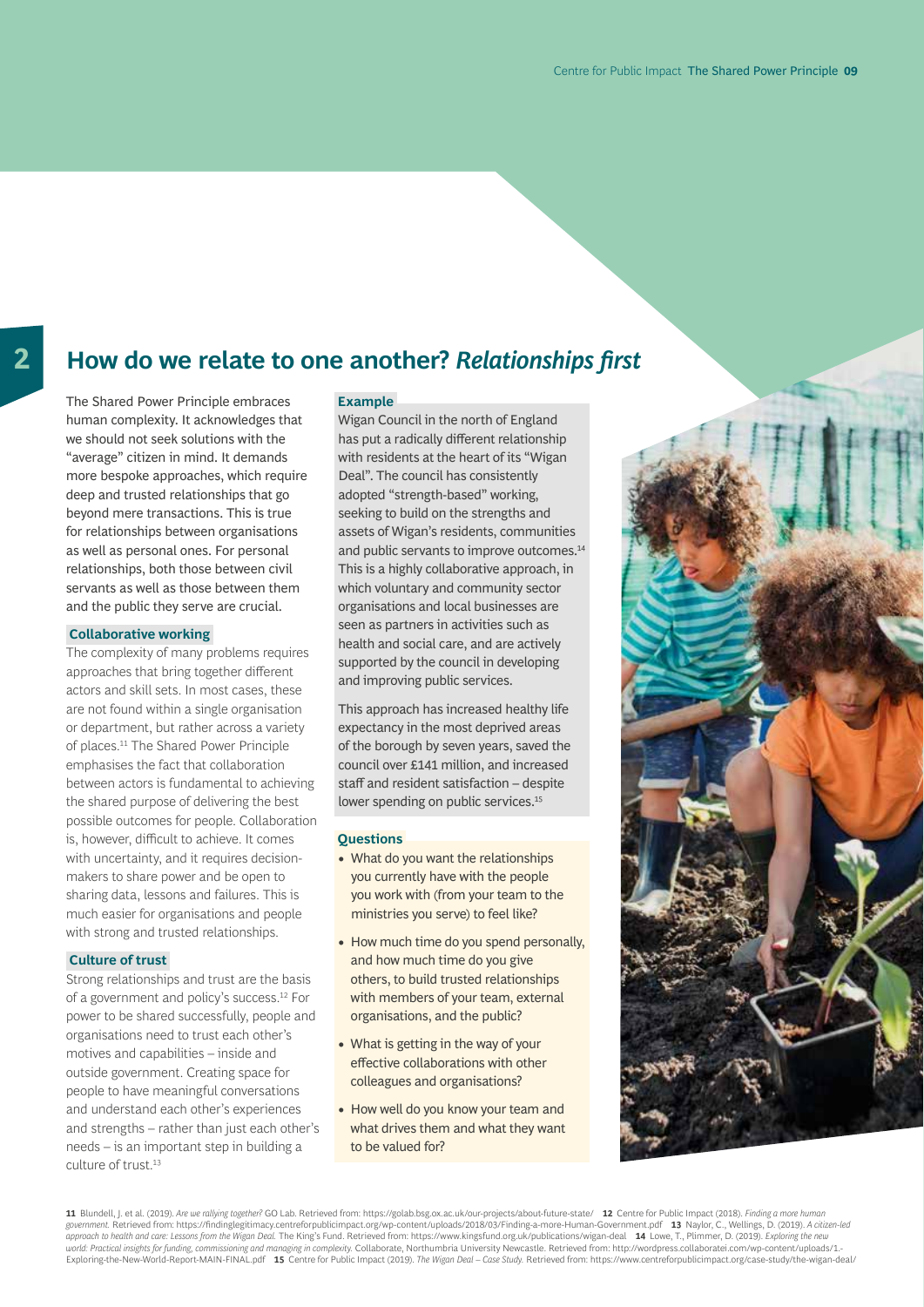### **The four patterns that characterise the Shared Power Principle**

### **3 4 Who is accountable to whom?** *New forms of governance and leadership*

The Shared Power Principle encompasses new forms of accountability. At its heart, accountability is about asking people to *account* for their actions. Government is accountable first and foremost to the people and communities it exists to serve.16

Given the complexity of the issues governments seek to address, accountability mechanisms should promote conversations and not rely exclusively on numerical reporting. In addition, the notion of accountability is broadened to not only include hierarchically superior individuals and organisations, but also peers and the constituencies those in government are ultimately serving. We are seeing the emergence of more diverse accountability structures that give people time and space to make and discuss decisions.

### **Alternative governance models**

This richer notion of accountability encourages the growth of new governance models that are more participatory. These can take the form of boards with more representation of local and interest groups, in bodies such as schools and hospitals. Another example is peer networks, where similar organisations oversee each other's work and focus on shared lessons and highquality services.

#### **Distributed leadership**

We are seeing a shift away from traditional, top-down management towards more distributed leadership styles. Good leaders are stewards. They use their knowledge of systems and the various actors involved to steer people towards common goals.

### **Example**

In 1988, the Illinois Senate and House of Representatives changed the governance of the Chicago public schools system by creating 580 local school councils, which are elected by the members of the school community.17 They consist of "six parents, two community members, two school staff persons, and the principal", and have far-reaching authority over the school's governance and spending. In this model, the council members are collectively accountable to the school community for any decisions they take.

#### **Questions**

- How can you encourage and develop a more rounded sense of accountability, rather than focusing on targets and KPIs?
- Identify who you are accountable to today and who else you interact with. Does this create accountability for the people you serve? How could you change this?
- What steps can you take to ensure greater representation of those you serve in your organisation's governance structure?

**16** Civil Society Futures (2018). *The Story of Our Times: shifting power, bridging divides, transforming society.* Retrieved from: https://civilsocietyfutures.org/wp-content/uploads/ sites/6/2018/11/Civil-Society-Futures\_\_The-Story-of-Our-Future.pdf **17** Fung, A. (2006). *Empowered Participation: Reinventing Urban Democracy.* Princeton: Princeton University Press. P. 1-4. Retrieved from: http://assets.press.princeton.edu/ chapters/s7762.pdf

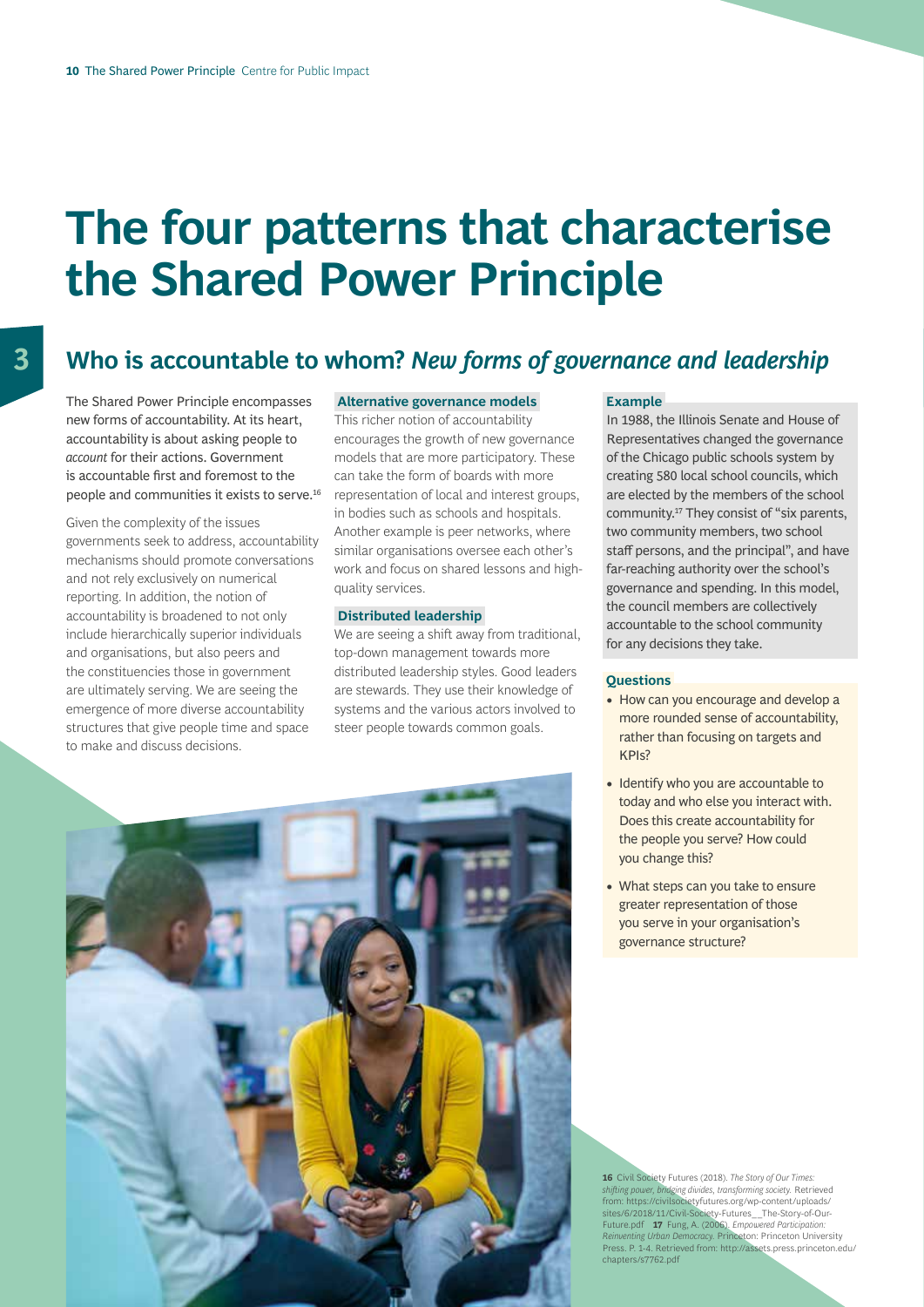### **How does improvement happen?** *Building a culture of continuous learning*

With the Shared Power Principle, we see a strong emphasis on a culture of continuous learning within teams and across different organisations. To create this culture and improve practice over time, new systems and structures capture lessons from local and central government's successes and failures. This implies that practitioners can access the right levels of support to experiment with different approaches and are given the time and space to learn from existing approaches elsewhere.

### **Support systems**

It is difficult to work under conditions of heightened uncertainty. For people to learn and thrive in those environments, they need support from their peers, leaders of their organisation, and higher levels of government. This can include the creation of "communities of practice", where people can openly share and discuss their achievements and the difficulties they encounter in their work, learn from one another, and ask for support.

### **Data sharing**

To enable continuous learning, it is important that data flows freely within the system, so that all the relevant actors can learn from existing practice and collaborate successfully. If spending decisions and outcomes are made transparent, then communities and relevant actors can determine how those decisions affect them.

#### **Thoughtful experimentation**

Experimenting with different approaches to complex challenges is crucial for improvement.18 To encourage experimentation, governments are starting to build a culture in which failure is seen as an opportunity to learn, and employees are given the permission and space to try out new approaches.

#### **Example**

The State of Victoria's public school system in Australia underwent a radical transformation in 2003. The system, which consisted of more than 1,600 schools, 40,000 teachers and 500,000 students was already highly decentralised, giving schools the freedom to make many key decisions independently, but there was a widely held view that there needed to be a cultural change in teachers' performance and development (P&D). The education minister was keen to achieve that change in a way that respected the each school's autonomy. The state government provided the supporting environment: it laid out the evidence, provided a clear sense of shared purpose by describing five criteria essential to a strong P&D culture, and encouraged local innovation by giving teachers the freedom to design a P&D approach suited their own circumstances. By 2008, five years into the initiative, 94% of schools had received accreditation from the University of Melbourne for making substantial progress against the five P&D criteria.19

#### **Questions**

- Are you making the most of your data by reflecting on the information and sharing it with others who might find it useful?
- Which support mechanisms can encourage people on the ground to experiment with different approaches?
- What can you do to help grow a culture in your organisation that encourages continuous experimentation, embraces "good" failures, and rewards responsible risk-taking?
- In which area of your work could you start experimenting with different approaches tomorrow?



**18** For further information, see: Buerkli, D. (2019). What gets *measured gets managed – It's wrong and Drucker never said it.* Medium.<br>Retrieved from: https://medium.com/centre-for-public-impact/what-gets-measured-gets-m said-it-fe95886d3df6. Also see Episode 5 of "The Clock and The Cat" podcast with Adrian Brown. **19** Kamener, L., Banerjee, S. (2009). *Driving Cultural Change. Think Globally, Deliver Locally.* Boston Consulting Group. Retrieved from: https://changecom.files. wordpress.com/2012/10/boston-consulting-group-2009-driving-cultural-change.pdf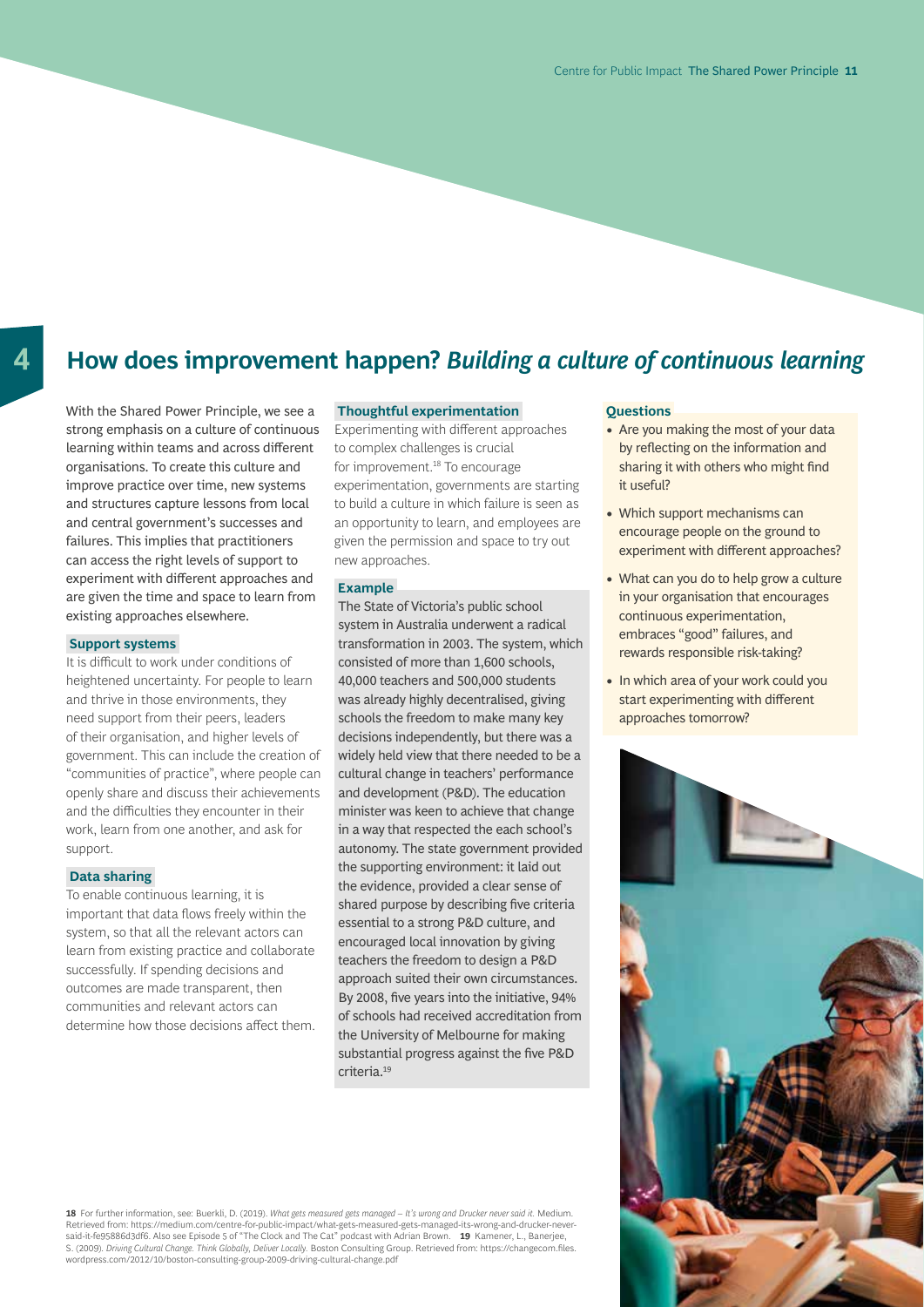# **Exploring the limitations of the Shared Power Principle**

There are good reasons why people may not want to choose what we are describing as the default. There are several domains where concentrating power is perfectly appropriate and indeed very effective.

This includes areas with high negative externalities (e.g. pollution), high gains from central coordination (e.g. some climate change action), as well as public goods (non-rivalry and non-exclusionary, e.g. national defence). This also includes the delivery of public services which are transactional and low in complexity (e.g. the issuance of passports or the registration of motor vehicles).

Institutional circumstances, pressures from interest groups and the public, accountability requirements from supervisory bodies, and a relentless news cycle all have also contributed to the concentration of power as a pragmatic answer to some demands.

While legislative and other structural changes might be needed to facilitate the spread of the shared power approach, much can be done within the confines of current systems.

Local councils in the UK, for example, which operate within the boundaries of a highly centralised government system, have demonstrated how the concept of subsidiarity and shared power can radically improve the quality of public services, the relationship between government and citizens and ultimately people's lives.

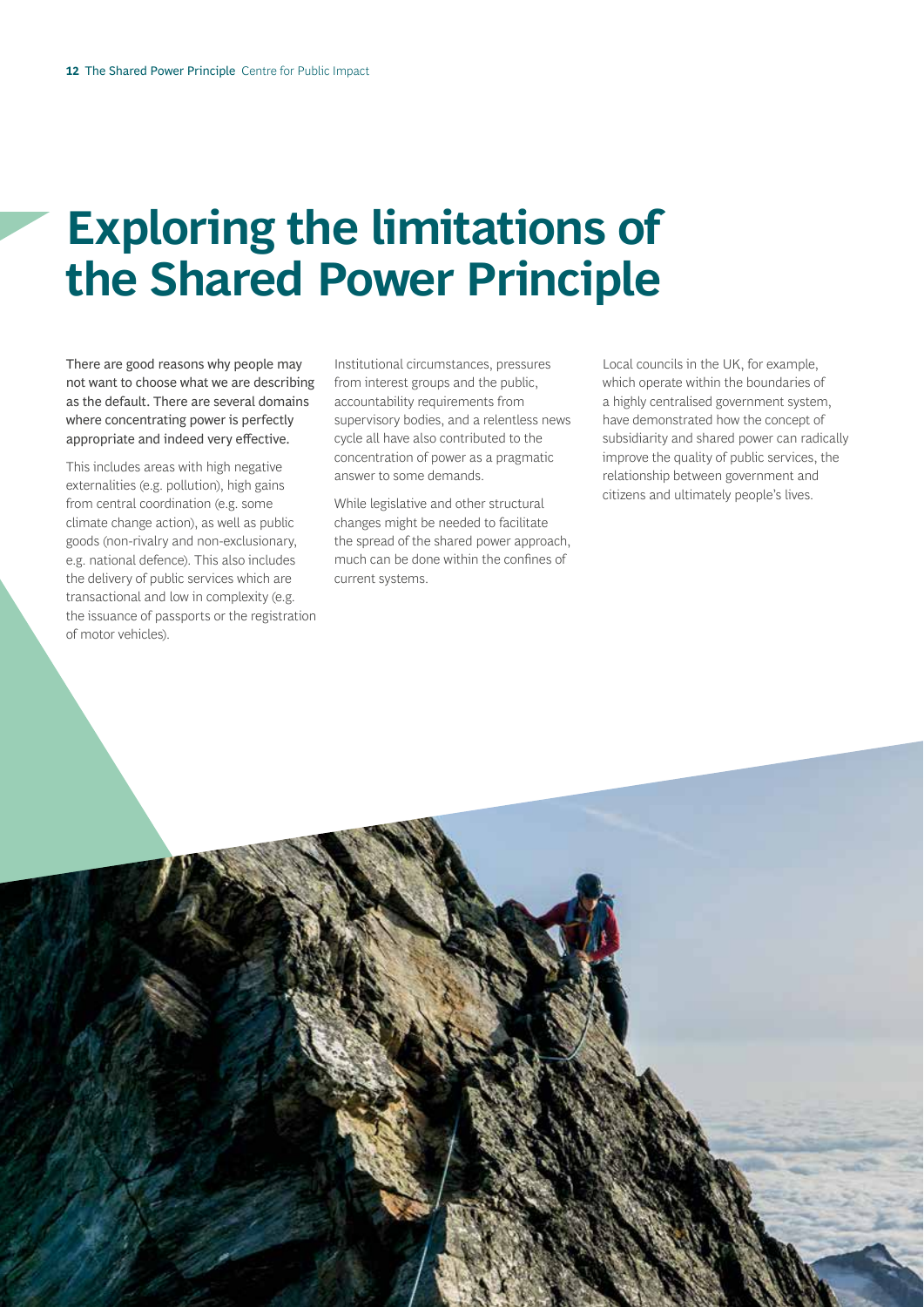# **Where do we go from here?**

This is an attempt to articulate what we have found from speaking with and observing people who are trying out new ways of working in the public sector. We are grateful to everyone who has so willingly shared their experience, expertise and insights with us.

With this discussion paper, we are hoping to contribute to the emerging understanding of these approaches and inspire governments to try out new ways to address the twin challenges of government effectiveness and legitimacy.

To start this journey, there are two things that you can do:

- Share your feedback, opinions and questions on this discussion paper online on Twitter (tag us @CPI\_Foundation), email us (info@centreforpublicimpact. org) and comment on the "Frequently Asked Questions about the Shared Power Principle" (https://bit. ly/2RQp2Ca)
- Consider whether this is for you our questions included in the report might be a starting point for reflection for you and your team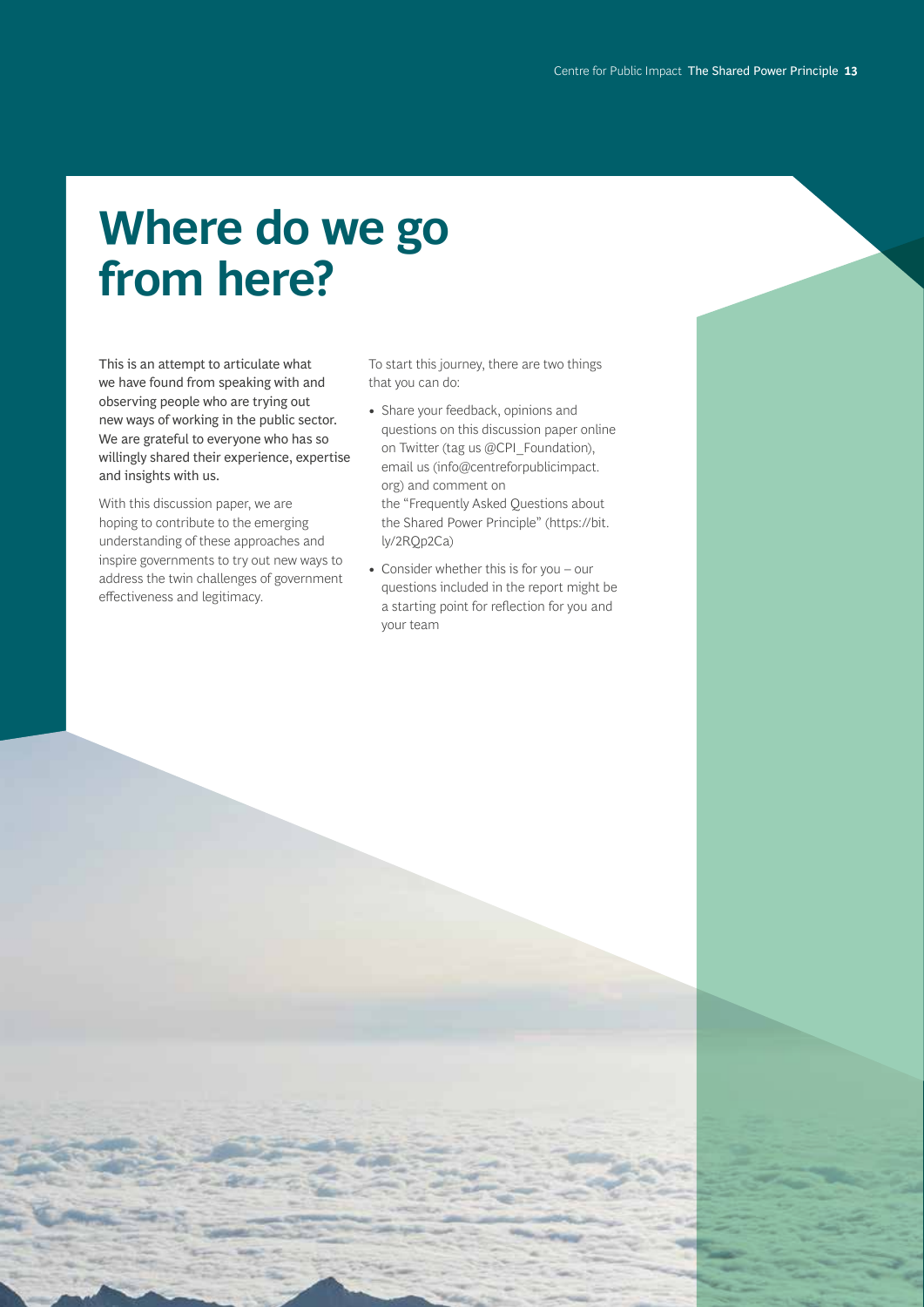### **It takes a village…**

The ideas behind this discussion paper emerged from numerous interviews, conversations and interactions with practitioners, scholars and experts. We are grateful for their input, feedback and participation in seminars and roundtable conversations. They are listed below in alphabetical order.

While they have shaped our thinking we do not mean to imply that they necessarily agree with the argument presented here (though we know that many do). All errors are, of course, entirely ours.

Finally, we would like to particularly acknowledge the emerging community of organisations, networks and individuals around approaches similar to the Shared Power Principle, and that we have had the pleasure of interacting with. Some of these include:

*Better Way Network:* A network of social activists who "want to improve services and build strong communities". (http://www.betterway.network/)

*"Human Learning Systems"* community: A community of practice in the context of commissioning and funding for the social and public sector that emerged following the publishing of the report "Exploring the New world: practical insights for funding, commissioning and managing in complexity" by Toby Lowe and Collaborate CIC (https://bit.ly/2Lp1wvN).

*Losing Control Network:* A movement for 21st century social change for "people who want to let go of power to unleash social change". (https://www.losingcontrol.org/)

*New Local Government Network:* Their mission is to work with partners in local and national government and in the public sector to transform themselves in line with the "Community Paradigm", a new vision for the public sector based upon handing power and resource over to communities. (http://www.nlgn.org.uk/)

*OneTeamGov:* A global community of civil servants working to "radically reform the public sector through practical action". (https://www.oneteamgov.uk/)

Amanda Greene (Lecturer in Political Philosophy, University College London, UK)

Andreas Amsler (Head of Unit, Open Government Data, Canton of Zurich, Switzerland)

Ant Roediger (Managing Director & Senior Partner, Boston Consulting Group, Australia)

Arndt Husar (Advisor, Global Centre for Technology, Innovation and Sustainable Development at UNDP, Singapore)

Berndt Reichert (former Head of Unit, "SMEs in Horizon 2020", European Commission)

Brendan Martin (Managing Director, Buurtzorg Britain and Ireland, UK)

Chris Eccles (Secretary of the Department of Premier and Cabinet, Victoria, Australia)

Christian Bason (Chief Executive, Danish Design Centre, Denmark)

Clive Grace (Co-Founder and Director, UK RCS Ltd, UK)

Daniel Thornton (Director of External Relations, Ark Schools, UK)

Donna Hall (Chair, New Local Government Network, UK)

Helen Sanderson (Founder, Wellbeing Teams, UK)

Jon Alexander (Co-founder, New Citizenship Project, UK)

Julian McCrae (Managing Director, Engage Britain, UK)

Dame Julie Mellor (Chair, Young Foundation, UK)

Kate Josephs (Director of National Operations, Department for Education, UK)

Ken Smith (CEO and Dean, Australia and New Zealand School of Government, Australia)

Kit Collingwood (Co-founder of OneTeamGov, UK)

Larry Kamener (Founder, Centre for Public Impact and Managing Director & Senior Partner, Boston Consulting Group, Australia)

Laurent Ledoux (former President of the Executive Committee, Federal Ministry for Mobility and transport, Belgium)

Mandip Sahota (Former civil servant working for societal change, UK)

Manoj Srivastava (former member of the Indian Administrative Service (IAS), India)

Mark Adam Smith (Public Service Reform, Gateshead Council, UK)

Mark Foden (Host of "The Clock and the Cat" podcast, UK)

Matthew Taylor (Chief Executive, RSA, UK)

Paula Villaseñor (Public Policy Specialist, USA)

Sir Peter Housden KCB (former Permanent Secretary of the Scottish Government, UK)

Peter Hughes (State Services Commissioner, New Zealand)

Polly McKenzie (Director, Demos, UK)

Rachel Coldicutt (CEO, doteveryone, UK)

Ruth Kennedy (Founder Director, ThePublicOffice, UK)

Sarah Hurcombe (Director, New South Wales Treasury, Australia)

Terry Moran (former Secretary of the Department of the Prime Minister and Cabinet, Australia)

Vera Kobalia (former Minister of Economy, Georgia)

Vicky Pryce (Chief Economic Advisor, Centre for Economics and Business Research, UK)

Vicky Robertson (Secretary for the Environment, New Zealand)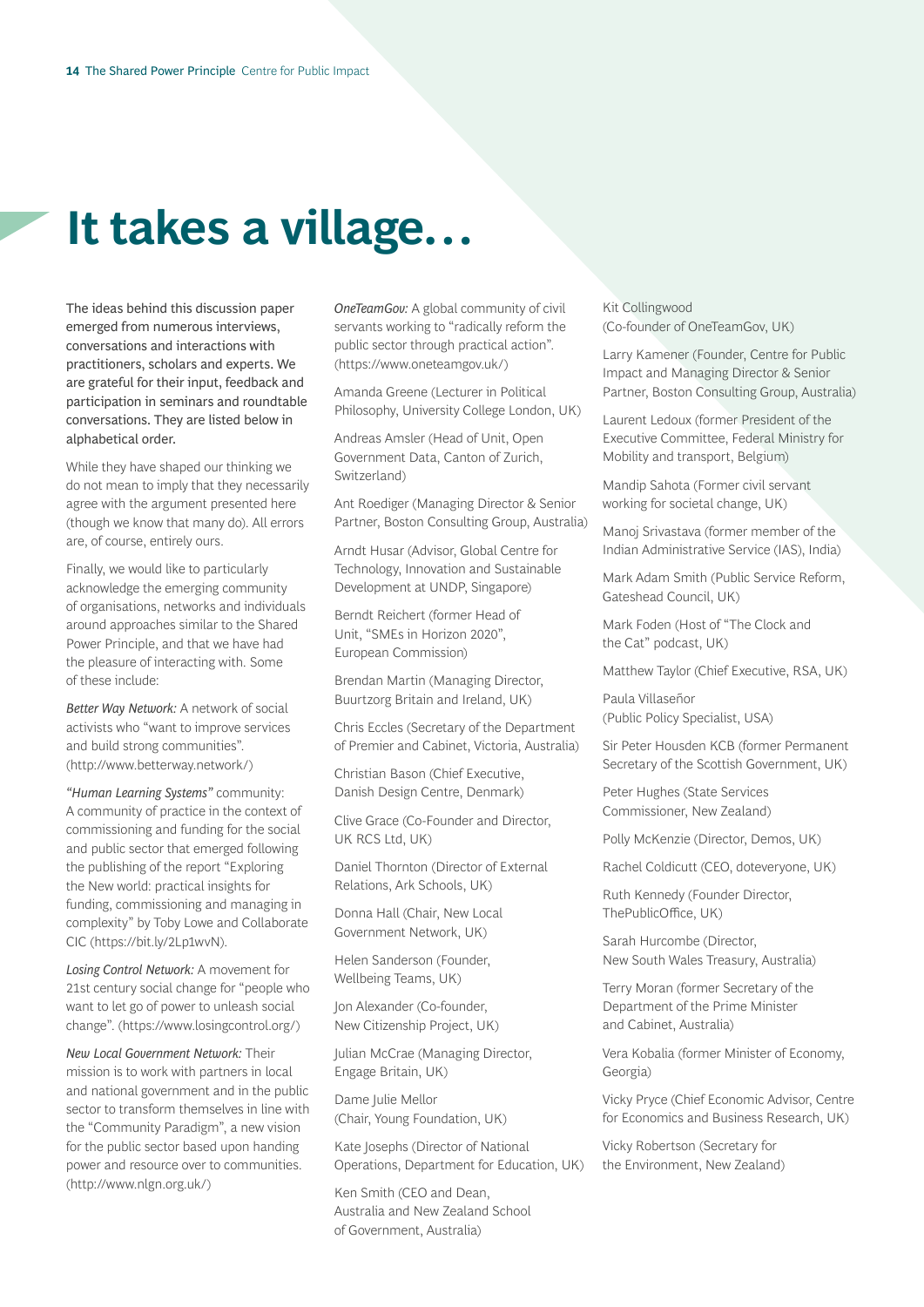There is an entire universe of reports and books that engage with the topics we touch upon in this note. Below we list a small selection which readers might find interesting and relevant.

### **Related CPI publications**

- Centre for Public Impact (2018). *Finding a more human government.* https:// findinglegitimacy.centreforpublicimpact. org/wp-content/uploads/2018/03/Findinga-more-Human-Government.pdf
- Housden, P (2016). *Rethinking Public Services.* Centre for Public Impact. https:// s3-eu-west-1.amazonaws.com/functcpi-wordpress/assets/uploads/2016/07/ Rethinking-Public-Services-A4\_Final.pdf

### **Books and reports**

- Civil Society Futures (2018). *The Story of Our Times: shifting power, bridging divides, transforming society.* https:// civilsocietyfutures.org/wp-content/ uploads/sites/6/2018/11/Civil-Society-Futures The-Story-of-Our-Future.pdf
- Cottam, H. (2018). *Radical Help: How we can remake the relationships between us and revolutionise the welfare state.* Virago.
- Knight, A.D. et al. (2017). *A Whole New World: Funding and Commissioning in Complexity.* Collaborate. http:// wordpress.collaboratei.com/wp-content/ uploads/A-Whole-New-World-Funding-Commissioning-in-Complexity.pdf
- Laloux, F. (2014). *Reinventing Organisations.* Nelson Parker.
- Lent, A. and Studdert, J. (2019). The *Community paradigm: Why Public Services Need Radical Change And How It Can Be Achieved.* New Local Government Network. http://www.nlgn.org.uk/public/ wp-content/uploads/The-Community-Paradigm\_FINAL.pdf
- Lowe, T. and Plimmer, D. (2019). *Exploring the new world: practical insights for funding, commissioning and managing in complexity.* Collaborate. https://collaboratecic. com/exploring-the-new-world-practicalinsights-for-funding-commissioning-andmanaging-in-complexity-20a0c53b89aa
- McChrystal, S. et al. (2015). *Teams of Teams – New Rules of Engagement For A Complex World.* Penguin.
- New Citizenship Project. (not dated). *This is the #Citizenshift: A Guide to Understanding & Embracing The Emerging Era of The Citizen.* https://www.citizenshift.info/
- Taleb, N. (2012). *Antifragile things that gain from disorder.* Random House.
- Unwin, J. (2018). *Kindness, emotions and human relationships: The blind spot in public policy.* Carnegie UK. https://www. carnegieuktrust.org.uk/pub lications/ kindness-emotions-and-humanrelationships-the-blind-spot-in-publicpolicy/